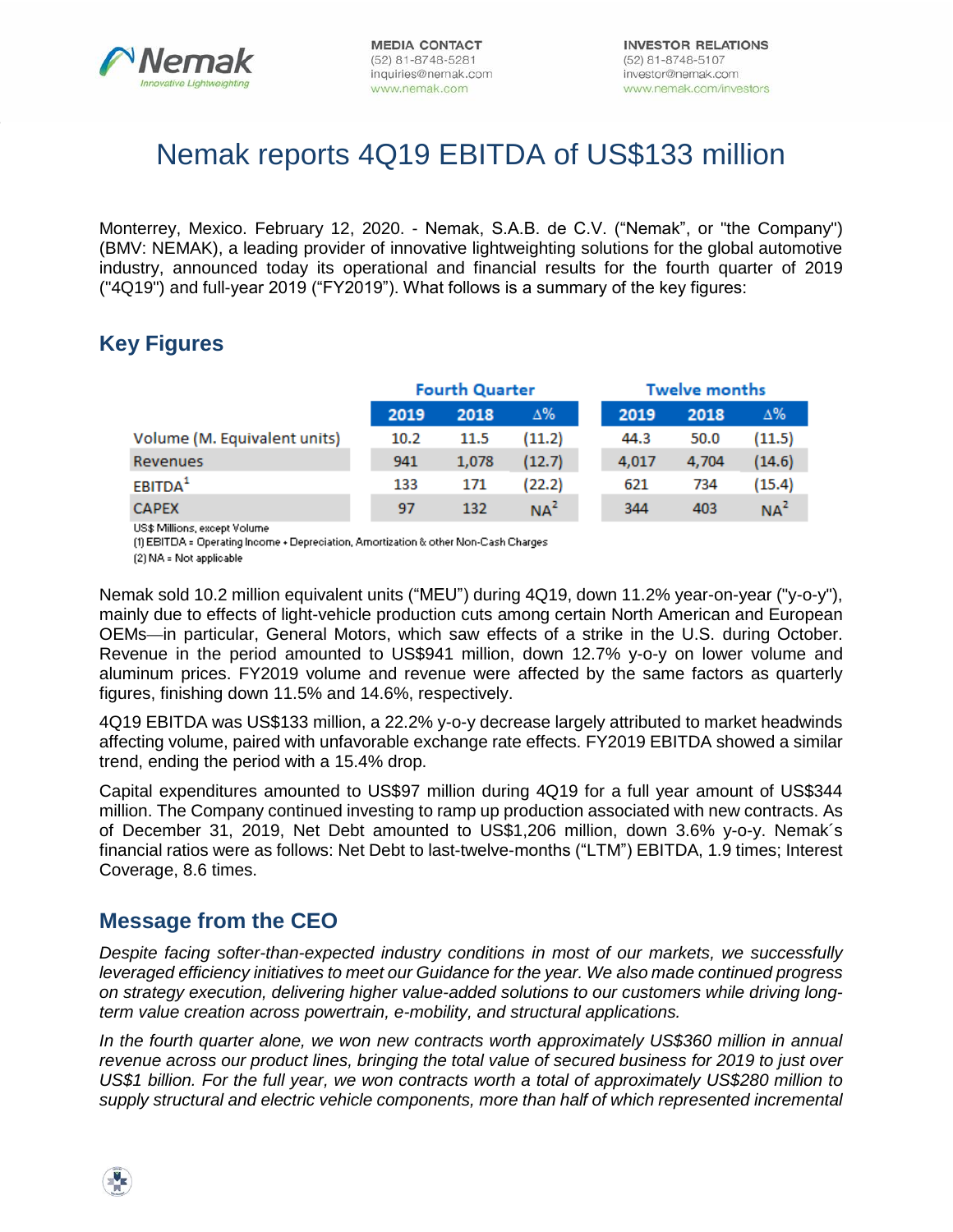*business. These projects comprise a variety of applications*—*including complex battery housings, electric motor housings, and body-in-white parts*—*for a combination of hybrid and 100% electric vehicles. Currently, our total order book in this segment stands at approximately US\$750 million in annual revenue.* 

*Continuing our efforts to strengthen our sustainability practices, in 2019 we made a commitment, through the Science Based Targets initiative, to set greenhouse reduction targets; and we were selected to be part of two leading sustainability indices: the Dow Jones Sustainability MILA Pacific Alliance Index and the London Stock Exchange's FTSE4Good Index Series.* 

*In 2020, we anticipate that evolving industry and macroeconomic conditions may continue to generate volatility in the markets we serve. To address such risks, we will remain focused on optimizing costs and maintaining discipline in capital allocation through increased reuse of existing assets, while at the same time tapping into higher value-added opportunities linked to accelerating lightweighting and electrification trends in our industry.*

|                                                        | <b>Millions of Units</b> |      |        |  | <b>Millions of Units</b> |                      |        |  |
|--------------------------------------------------------|--------------------------|------|--------|--|--------------------------|----------------------|--------|--|
|                                                        | <b>Fourth Quarter</b>    |      |        |  |                          | <b>Twelve Months</b> |        |  |
|                                                        | 2019                     | 2018 | % Var. |  | 2019                     | 2018                 | % Var. |  |
| U.S. Vehicle Sales SAAR <sup>(1)</sup>                 | 16.9                     | 17.6 | (4.0)  |  | 17.0                     | 17.3                 | (17)   |  |
| North America Vehicle Production <sup>(2)</sup>        | 3.8                      | 4.2  | (9.5)  |  | 16.3                     | 17.0                 | (4.1)  |  |
| North America Nemak Customer Production <sup>(2)</sup> | 2.5                      | 2.9  | (13.8) |  | 11.0                     | 11.8                 | (6.8)  |  |
| Europe Vehicle Sales SAAR <sup>(1)(2)</sup>            | 19.8                     | 18.6 | 6.5    |  | 19.6                     | 20.2                 | (3.0)  |  |
| Europe Vehicle Production <sup>(2)</sup>               | 5.0                      | 5.3  | (5.7)  |  | 20.7                     | 22.0                 | (5.9)  |  |
| Europe Nemak Customer Production <sup>(2)</sup>        | 3.4                      | 3.6  | (5.6)  |  | 13.9                     | 14.5                 | (4.1)  |  |

#### **Automotive Industry**

(1) SAAR = Seasonally Adjusted Annual Rate (2) Source: IHSM arkit and Nemak estimates

In the quarter, SAAR for U.S. vehicle sales reached 16.9 million units, 4.0% lower y-o-y mainly derived from a high base of comparison vis-à-vis 4Q18, when certain OEMs registered greater benefits from new launches. Meanwhile, vehicle production in North America decreased 9.5%, largely as a result of the combined impact of the General Motors strike in the U.S. and the phaseout of certain vehicle platforms.

In Europe, 4Q19 sales were up 6.5% on a favorable comparison with the same period last year, when the implementation of new emissions testing standards weighed on the market in the region. However, vehicle production saw a 5.7% year-over-year reduction, driven primary by overall market softening as well as lower exports to other regions, particularly China.

## **Recent Developments**

 For full-year 2019, the Company won contracts across its product lines worth a total of more than US\$1 billion in annual revenue. This included contracts worth approximately US\$280 million in annual revenue to produce structural and electric vehicle components, more than half of which represented incremental business.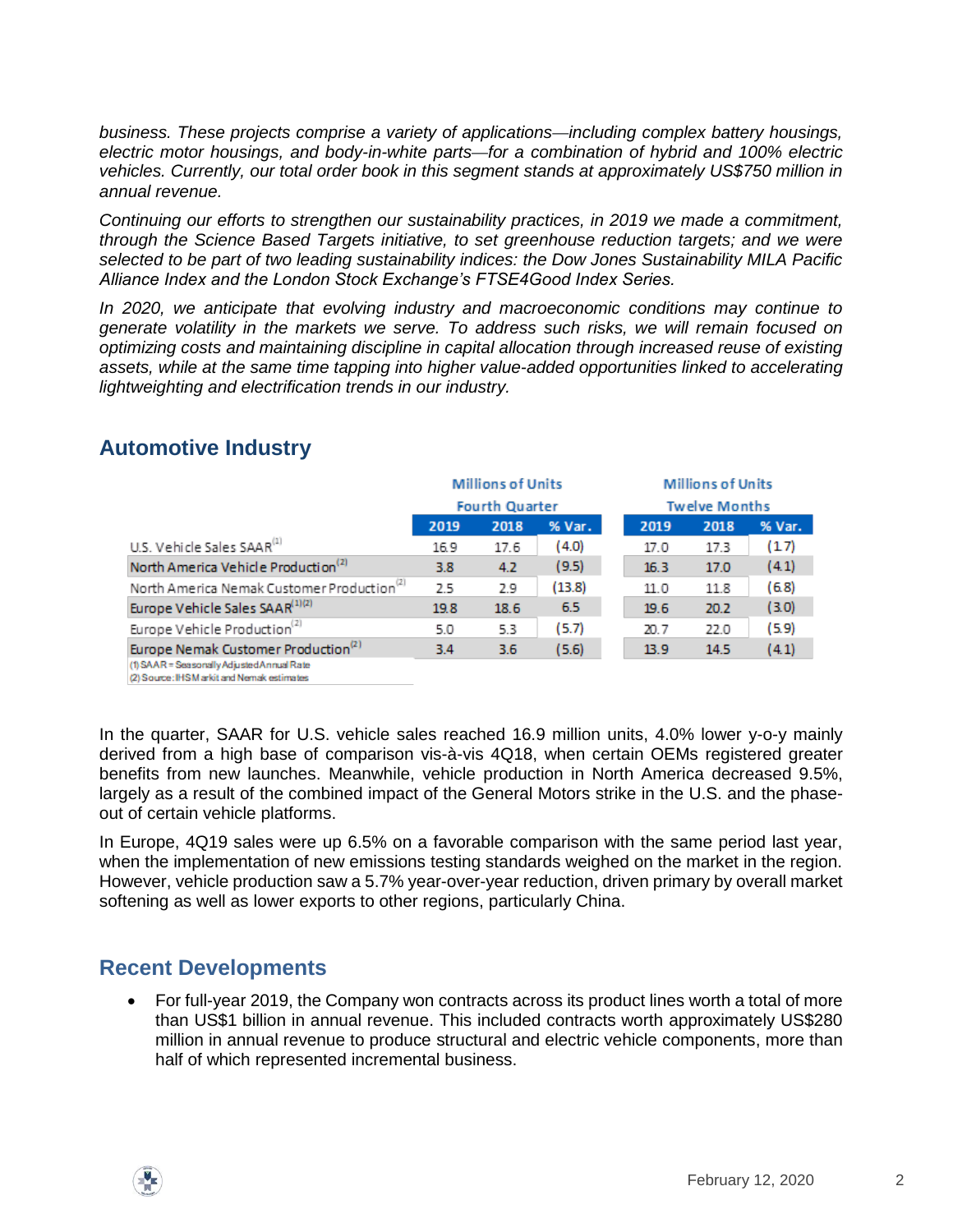- In January 2020, completed construction of the first phase of a new facility in North America to be dedicated to the production of e-mobility applications. Ramp up to begin in the second half of the year.
- Effective November 26, 2019, Nemak joined the MSCI Global Small Cap Indexes, making it a member of the MSCI Mexico Small Cap Index as well as the global flagships MSCI ACWI Small Cap and MSCI Emerging Markets Small Cap Indexes.

|                              |       | <b>Fourth Quarter</b> |                 |       | <b>Twelve months</b> |                 |
|------------------------------|-------|-----------------------|-----------------|-------|----------------------|-----------------|
|                              | 2019  | 2018                  | $\Delta\%$      | 2019  | 2018                 | $\Delta\%$      |
| Volume (M. Equivalent units) | 10.2  | 11.5                  | (11.2)          | 44.3  | 50.0                 | (11.5)          |
| Revenue                      | 941   | 1,078                 | (12.7)          | 4,017 | 4,704                | (14.6)          |
| Operating Income             | 33    | 94                    | (64.9)          | 257   | 406                  | (36.7)          |
| EBITDA <sup>1</sup>          | 133   | 171                   | (22.2)          | 621   | 734                  | (15.4)          |
| EBITDA $1/$ Eq. Unit         | 13.1  | 14.9                  | (12.1)          | 14.0  | 14.7                 | (4.8)           |
| Net Income                   | 31    | 38                    | (18.4)          | 130   | 180                  | (27.8)          |
| <b>CAPEX</b>                 | 97    | 132                   | NA <sup>2</sup> | 344   | 403                  | NA <sup>2</sup> |
| Net Debt <sup>3</sup>        | 1,206 | 1,251                 | (3.6)           |       |                      |                 |

#### **Financial Results Summary**

US\$ Millions, except Volume and EBITDA / Eq. Unit

(1) EBITDA = Operating Income + Depreciation, Amortization & other Non-Cash Charges (2) NA = Not applicable

(3) Net Debt = Total Debt - Total Cash

4Q19 total volume decreased 11.2% y-o-y, largely attributed to lower light-vehicle production among certain OEM customers. In North America, the main factors were the impact of the General Motors strike in the U.S., the phase-out of production of certain light-vehicle models among Detroit 3 customers throughout the region, and a reduction in the Company's shipments to China. In Europe, the drop of OEM light-vehicle production also weighed on Nemak's volume. Meanwhile, in Rest of World, volume was affected mainly by lower sales in China. For FY2019, Nemak´s volume decreased as a result of the factors described above.

Turning to Revenue, lower volume and lower aluminum prices together with currency effects drove a 12.7% y-o-y decrease in 4Q19. On a full-year basis, revenue decreased 14.6%.

In 4Q19, EBITDA decreased 22.2% y-o-y due mainly to lower revenue and currency effects. 4Q19 EBITDA per equivalent unit was US\$13.1, down 12.1% y-o-y. Operating Income decreased US\$61 million basically as a result of the same factors affecting EBITDA, plus additional impairment of assets related to its manufacturing facility in Windsor, Canada, which as previously announced, is scheduled to close by mid-2020. For the FY2019, EBITDA and Operating Income were 15.4% and 36.7% lower versus 2018, respectively.

Nemak´s 4Q19 Net Income was US\$31 million, down 18.4% y-o-y as the combined impact of lower Operating Income was partially offset by lower income taxes and financial expenses. FY 2019 Net Income was US\$130 million, down versus the US\$180 million reported the previous year due to the already explained factors.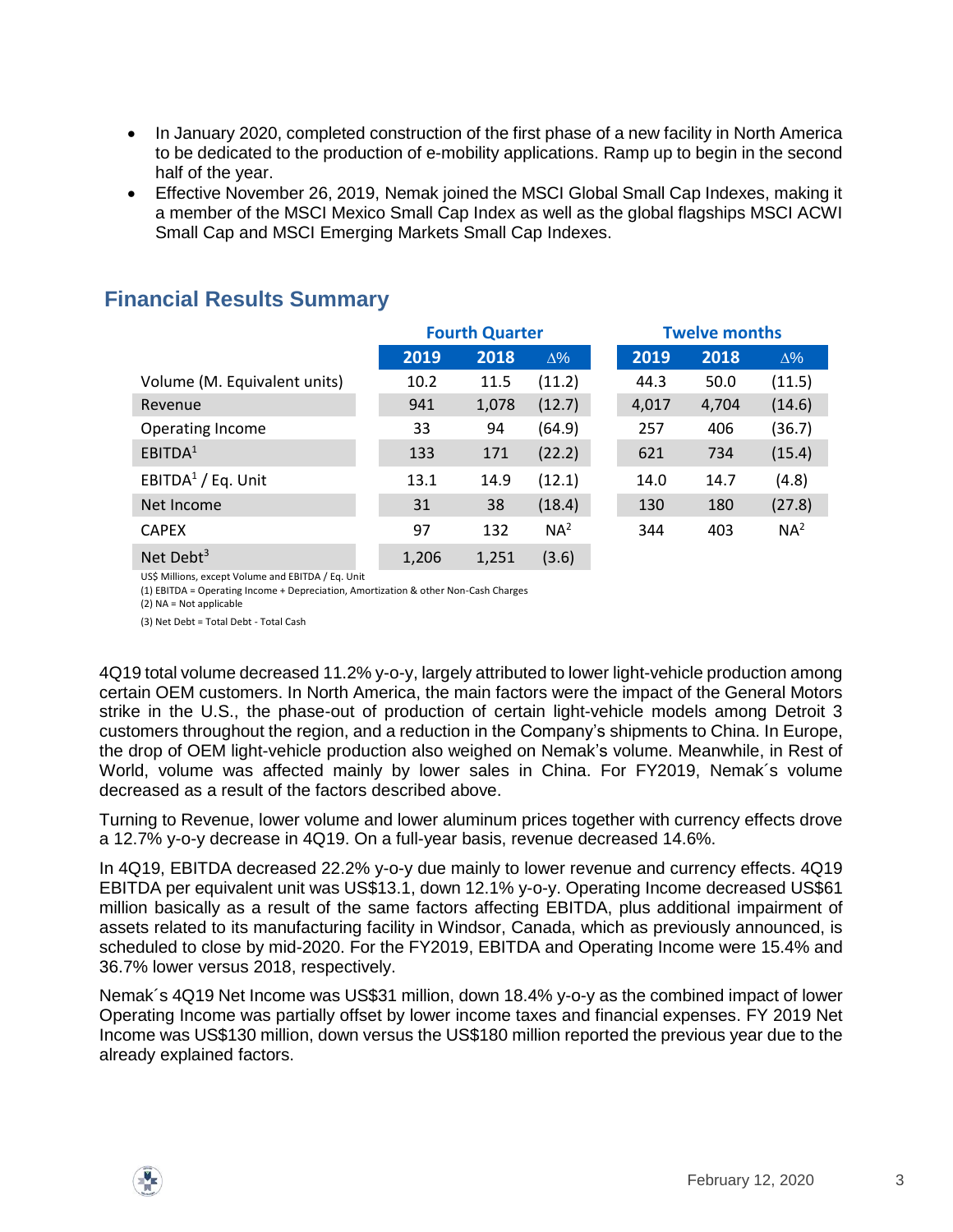Capital expenditures amounted to US\$97 million in 4Q19, continuing with investments to support new product launches in all regions. FY 2019 Capex was US\$344 million, versus US\$403 million in 2018.

As of December 31, 2019, Nemak reported Net Debt in the amount of US\$1.2 billion. Financial ratios were: Net Debt to LTM EBITDA, 1.9 times; and Interest Coverage, 8.6 times. These ratios compared to 1.7 and 7.7 times, respectively, as of quarter-end 4Q18.

## **Regional Results**

#### **North America**

In 4Q19, revenue was down 18.7% y-o-y mostly related to lower volume and aluminum prices. 4Q19 EBITDA declined by 26.1% y-o-y on the impact of volume headwinds—in particular, the General Motors strike in the U.S. FY2019 revenue and EBITDA were 16.1% and 17.5% lower due basically to these same factors.

#### **Europe**

4Q19 revenue decreased 12.9% y-o-y, mainly due to lower volume and the impact of the depreciation of the euro against the U.S. dollar and lower aluminum prices. Excluding one-time income for US\$7.5 million in 4Q18, EBITDA was 15.8% lower mainly due to the combined impact of volume and the depreciation of the euro against the U.S. dollar. FY2019 revenue and EBITDA were basically affected by the same factors described above, finishing 12.8% and 15.7% lower y-o-y, respectively.

#### **Rest of the World**

In 4Q19, revenue increased by US\$26 million y-o-y, reflecting a more favorable product mix in Brazil and the reclassification of tooling sales. 4Q19 EBITDA was US\$9 million, slightly higher than the same period last year as operational efficiencies more than offset the impact of lower volume in China. FY2019 revenue was 12.6% lower than 2018, mainly due to lower volume and aluminum prices. FY2019 EBITDA increased 22.2%, supported mainly by operational efficiencies in China.

------------------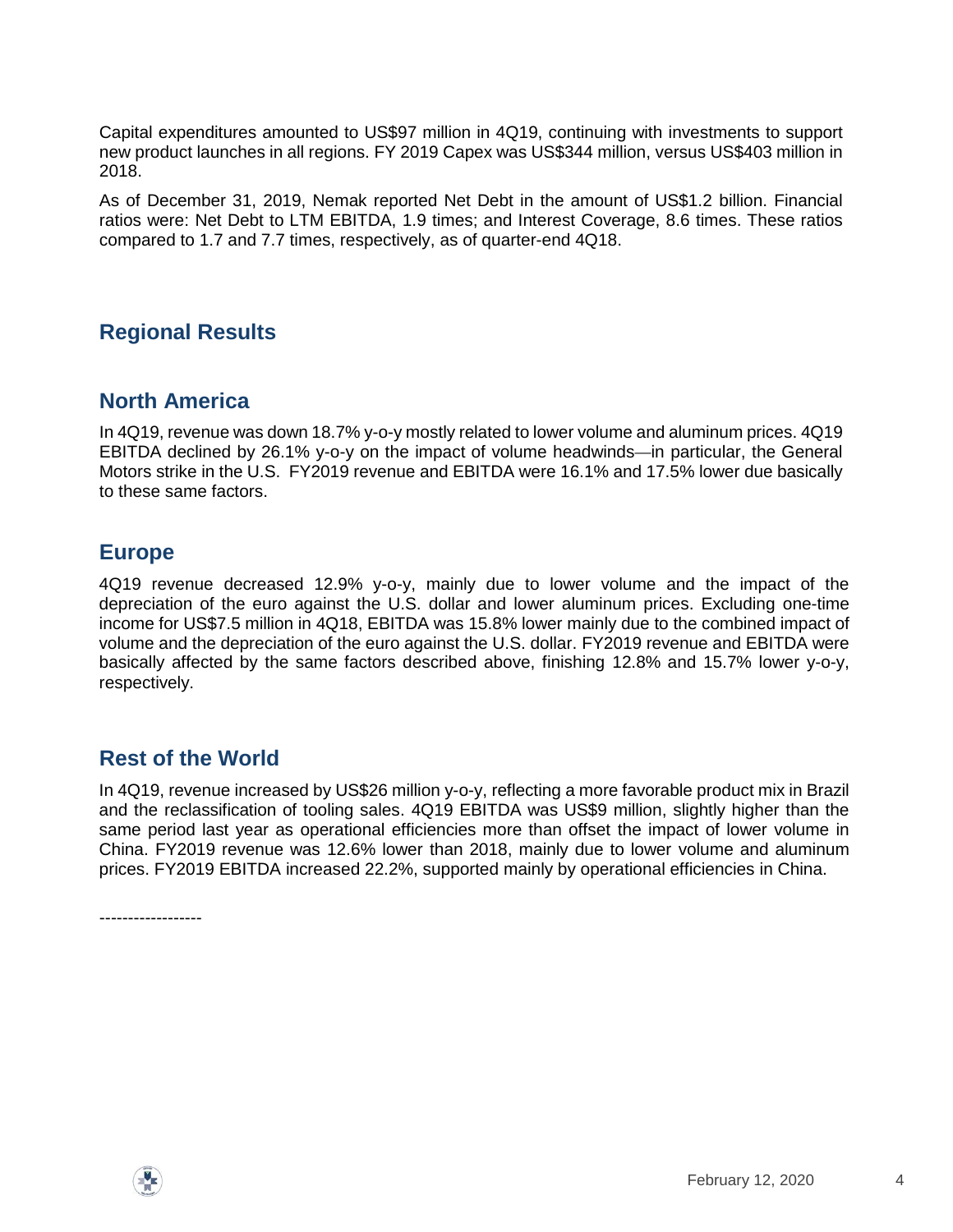# **Methodology for presentation of results**

The report presents unaudited financial information. Figures are in Mexican pesos or U.S. dollars, as indicated. For income statement items, peso amounts were translated into dollars using the average exchange rate of the months during which the operations were recorded. For balance sheet items, peso amounts were translated into dollars using the end-of-period exchange rate. Financial ratios were calculated in dollars. Due to rounding, minor differences may occur when calculating percent changes from one period to another.

#### **Conference call information**

Nemak's Fourth Quarter 2019 Conference Call will be held on Thursday, February 13, 2020, 11:30 a.m. Eastern Time (10:30 a.m. Mexico City Time). To participate in the conference call, please dial: Domestic U.S.: (877) 407-0784; International: 1-201-689-8560; Mexico Toll Free: 01 800 522 0034. The conference call will be webcast live through streaming audio. If you are unable to participate, the conference call audio and script will be available on Nemak's website. For more information, please visit [investors.nemak.com](http://investors.nemak.com/phoenix.zhtml?c=253659&p=irol-irhome)

#### **Forward-looking statements**

This report may contain certain forward-looking statements concerning Nemak's future performance that should be considered as good faith estimates made by the Company. These forward-looking statements reflect management's expectations and are based upon currently available data and analysis. Actual results are subject to future events and uncertainties, which could materially impact Nemak's actual performance and results.

## **About Nemak**

Nemak is a leading provider of innovative lightweighting solutions for the global automotive industry, specializing in the development and manufacturing of aluminum components for powertrain, emobility, and structural applications. In 2019, it generated revenue of US\$4.0 billion. For more information about Nemak, visit [http://www.nemak.com](http://www.nemak.com/)

Four pages of tables to follow

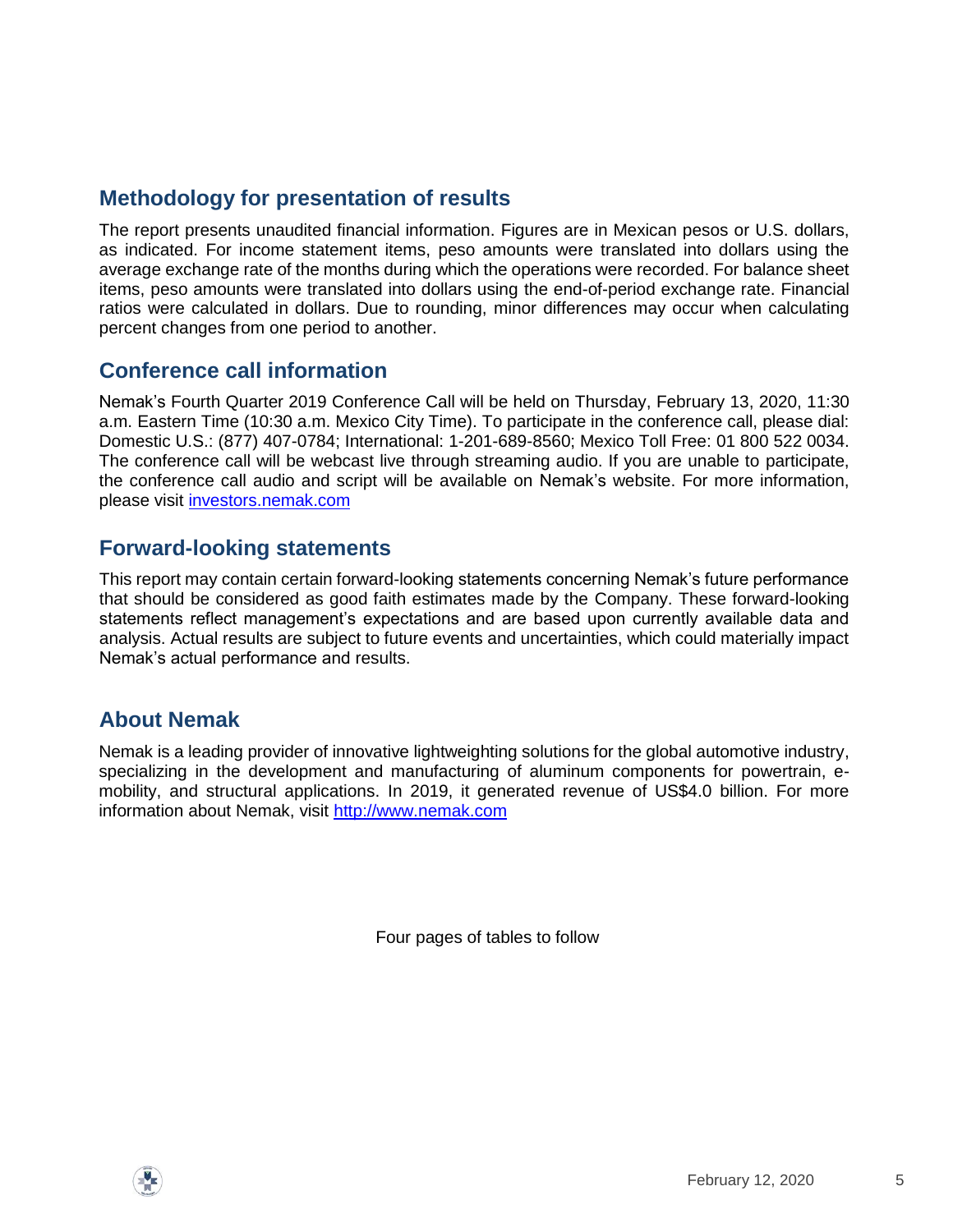#### **Nemak Income Statement**

#### **Millions of Dollars**

|                                     | For the fourth quarter of: |           |              |                  | For the twelve months of: |       |           |       |                  |           |
|-------------------------------------|----------------------------|-----------|--------------|------------------|---------------------------|-------|-----------|-------|------------------|-----------|
|                                     | 2019                       | % of rev. | 2018         | % of rev. % Var. |                           | 2019  | % of rev. | 2018  | % of rev. % Var. |           |
| Volume (million equivalent units)   | 10.2                       |           | 11.5         |                  | (11.2)                    | 44.3  |           | 50.0  |                  | (11.5)    |
| <b>Total revenues</b>               | 941                        | 100.0     | 1,078        | 100.0            | (12.7)                    | 4,017 | 100.0     | 4,704 | 100.0            | (14.6)    |
| Gross profit                        | 114                        | 12.1      | 156          | 14.5             | (26.9)                    | 575   | 14.3      | 699   | 14.9             | (17.7)    |
| Sales & administrative expenses     | (65)                       | (6.9)     | (61)         | (5.7)            | 6.6                       | (277) | (6.9)     | (300) | (6.4)            | (7.7)     |
| Other income (expenses) net         | (15)                       | (1.6)     | (1)          | (0.1)            | 1,400.0                   | (41)  | (1.0)     |       | 0.1              | <b>NA</b> |
| <b>Operating Income</b>             | 33                         | 3.5       | 94           | 8.7              | (64.9)                    | 257   | 6.4       | 406   | 8.6              | (36.7)    |
| <b>Interest Expenses</b>            | (20)                       | (2.1)     | (18)         | (1.7)            | 11.1                      | (84)  | (2.1)     | (98)  | (2.1)            | (14.3)    |
| Interest Income                     | 1                          | 0.1       | $\mathbf{1}$ | 0.1              | 0.0                       | 13    | 0.3       | 6     | 0.1              | <b>NA</b> |
| Foreign exchange gain (loss)        | 4                          | 0.4       | 2            | 0.2              | 100.0                     |       | 0.0       | (24)  | (0.5)            | <b>NA</b> |
| Financing expenses net              | (15)                       | (1.6)     | (15)         | (1.4)            | 0.0                       | (70)  | (1.7)     | (116) | (2.5)            | (39.7)    |
| Participation in associates results | 0                          | 0.0       | 1            | 0.1              | <b>NA</b>                 | 2     | 0.0       | 7     | 0.1              | (71.4)    |
| <b>Income Tax</b>                   | 12                         | 1.3       | (42)         | (3.9)            | <b>NA</b>                 | (59)  | (1.5)     | (117) | (2.5)            | (49.6)    |
| Net Income                          | 31                         | 3.3       | 38           | 3.5              | (18.4)                    | 130   | 3.2       | 180   | 3.8              | (27.8)    |

|                                                                                                                                                                                                                               |     | 2019 % of rev. 2018 % of rev. % Var. |     |      |                 |     | 2019 % of rev. 2018 % of rev. % Var. |     |      |        |
|-------------------------------------------------------------------------------------------------------------------------------------------------------------------------------------------------------------------------------|-----|--------------------------------------|-----|------|-----------------|-----|--------------------------------------|-----|------|--------|
| Operating Income                                                                                                                                                                                                              | 33  | 3.5                                  | 94  | 8.7  | (64.9)          | 257 | 6.4                                  | 406 | 8.6  | (36.7) |
| Depreciation, Amortization & Other Non-Cash items                                                                                                                                                                             | 100 | 10.6                                 |     | 7.1  | 29.9            | 363 | 9.0                                  | 328 | 7.0  | 10.7   |
| EBITDA <sup>1</sup>                                                                                                                                                                                                           | 133 | 14.1                                 | 171 | 15.9 | (22.2)          | 621 | 15.5                                 | 734 | 15.6 | (15.4) |
| <b>CAPEX</b>                                                                                                                                                                                                                  | 97  | 10.3 <sub>1</sub>                    | 132 | 12.2 | NA <sup>2</sup> | 344 | 8.6                                  | 403 | 8.6  | $NA^2$ |
| . An expected the contract of the contract of the contract of the contract of the contract of the contract of the contract of the contract of the contract of the contract of the contract of the contract of the contract of |     |                                      |     |      |                 |     |                                      |     |      |        |

(1) EBITDA = Operating Income + Depreciation, Amortization & other Non-Cash items

 $(2)$  Not applicable

**V**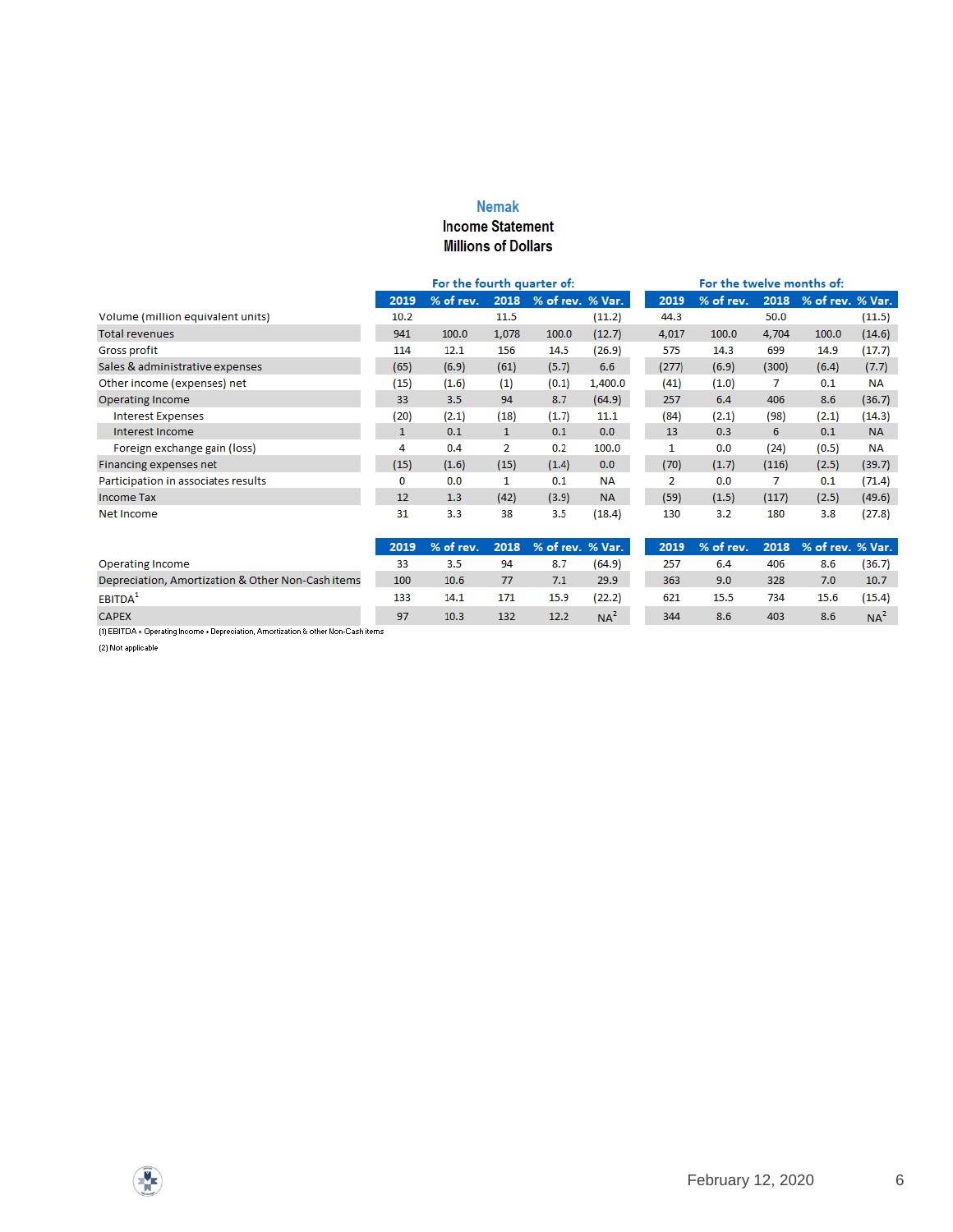#### **Nemak**

## **Balance Sheet Millions of Dollars**

| <b>Assets</b>                      | <b>Dec-19</b> | <b>Dec-18</b> | % Var  |
|------------------------------------|---------------|---------------|--------|
| Cash and cash equivalents          | 312           | 181           | 72.4   |
| Accounts receivable                | 417           | 521           | (20.0) |
| Inventories                        | 591           | 636           | (7.1)  |
| Other current assets               | 27            | 54            | (50.0) |
| <b>Total current assets</b>        | 1,348         | 1,392         | (3.2)  |
| Investments in shares              | 33            | 37            | (10.8) |
| Property, plant and equipment, net | 2,554         | 2.623         | (2.6)  |
| Other assets                       | 774           | 685           | 13.0   |
| <b>Total assets</b>                | 4.709         | 4.738         | (0.6)  |

| Liabilities & stockholders' equity       | <b>Dec-19</b> | <b>Dec-18</b> | % Var  |
|------------------------------------------|---------------|---------------|--------|
| <b>Bank loans</b>                        | 104           | 76            | 36.8   |
| Current maturities of long-term debt     | 21            | 49            | (57.1) |
| Interest payable                         | 17            | 17            | 0.0    |
| <b>Operating liabilities</b>             | 1,203         | 1,206         | (0.2)  |
| <b>Total current liabilities</b>         | 1,344         | 1,349         | (0.4)  |
| Long-term debt                           | 1,375         | 1,339         | 2.7    |
| Labor liabilities                        | 75            | 63            | 19.0   |
| Other long term-liabilities              | 113           | 152           | (25.7) |
| <b>Total liabilities</b>                 | 2,908         | 2,903         | 0.2    |
| Total stockholders' equity               | 1,801         | 1,833         | (1.7)  |
| Total liabilities & stockholders' equity | 4.709         | 4.738         | (0.6)  |

 $\frac{1}{\sqrt{2}}$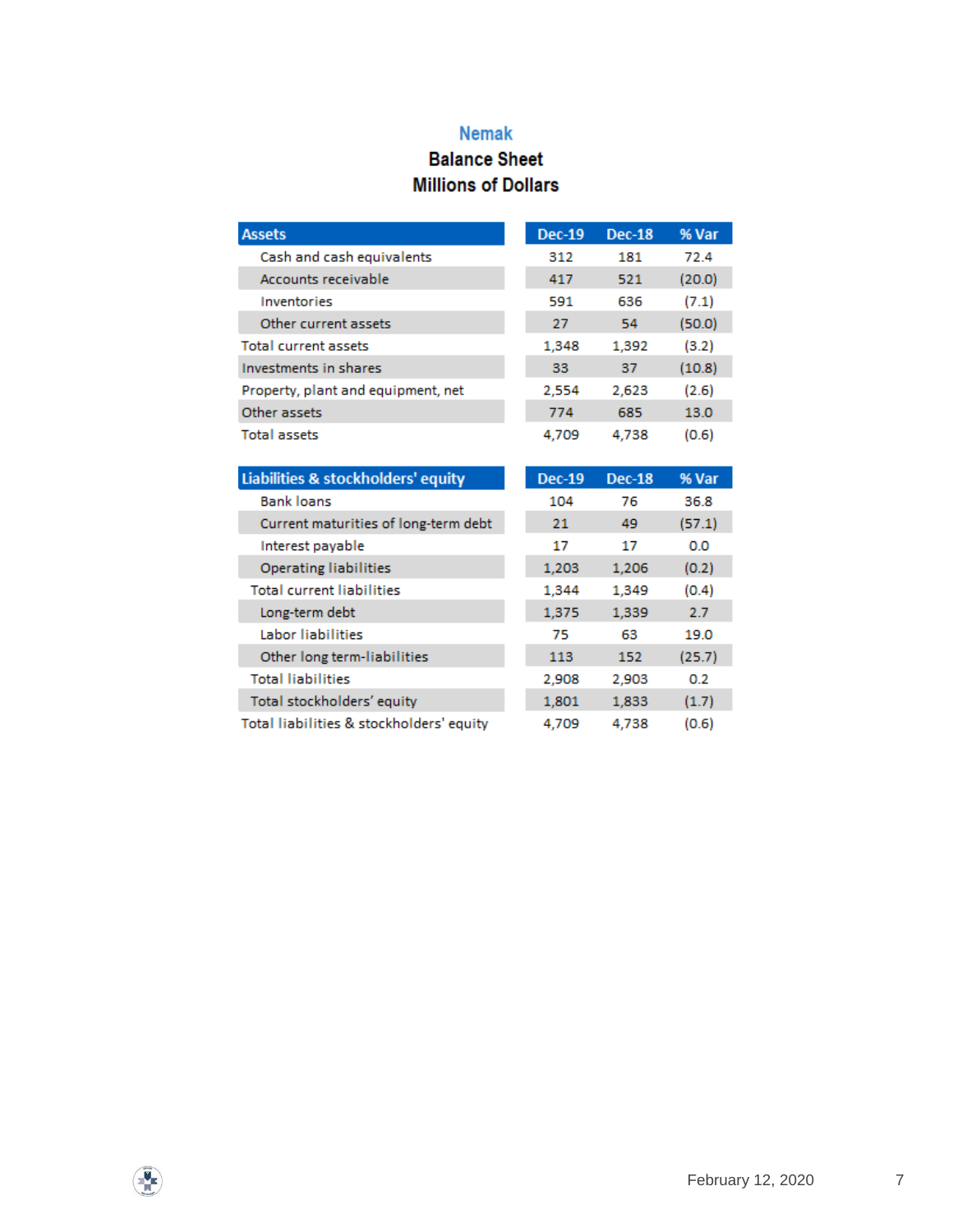#### **Nemak Regional Results Millions of Dollars**

#### For the fourth quarter of: For the twelve months of: Volume (million equivalent units) 2019 2018 % Var. 2019 2018 % Var. **North America** 5.9 6.9  $(14.9)$ 25.8 29.7  $(13.1)$ Europe  $3.3$  $3.5$  $(6.3)$ 14.5 15.3  $(5.4)$ **Rest of World**  $4.0$  $(20.8)$  $1.0$  $1.1$  $(3.7)$  $5.0$ **Total** 10.2 11.5  $(11.2)$ 44.3 50.0  $(11.5)$ **Total Revenues\*** 2019 2018 % Var. 2019 2018 % Var. 490 603 2,210 2,633  $(16.1)$ **North America**  $(18.7)$ Europe 339 389  $(12.9)$ 1,433 1,643  $(12.8)$ **Rest of World** 112 86 30.2 374 428  $(12.6)$ 941 4,017 4,704 **Total** 1,078  $(12.7)$  $(14.6)$ EBITDA<sup>1</sup> 2019 2018 % Var. 2019 2018 % Var. 92 446 North America 68  $(26.1)$ 368  $(17.5)$ Europe 56 74  $(24.3)$ 220 261  $(15.7)$ 80.0 **Rest of World** 9 5 33 27 22.2 133 171 621 734  $(15.4)$ **Total**  $(22.2)$ **EBITDA<sup>1</sup> Margin in %** 2019 2018 % Var. 2019 2018 % Var. 14% North America 15%  $(9.0)$ 17% 17%  $(1.7)$ 17% 15% 16% Europe 19%  $(13.2)$  $(3.4)$ **Rest of World** 8% 6% 38.2 9% 6% 39.9 14% **Total** 16%  $(10.9)$ 15% 16%  $(0.9)$ 2018 **EBITDA<sup>1</sup> USD/Equivalent units** 2019 2018 % Var. 2019 % Var. North America 11.6 13.3  $(13.1)$ 14.3 15.0  $(5.1)$ Europe 17.0 21.3  $(20.0)$ 15.2 17.0  $(10.9)$ 4.4 54.3 **Rest of World** 8.7 99.8 8.3 5.4 **Total** 13.1 14.9  $(12.1)$ 14.0 14.7  $(4.8)$ (1) EBITDA = Operating Income + Depreciation, Amortization & other Non-Cash items

\* To external customers